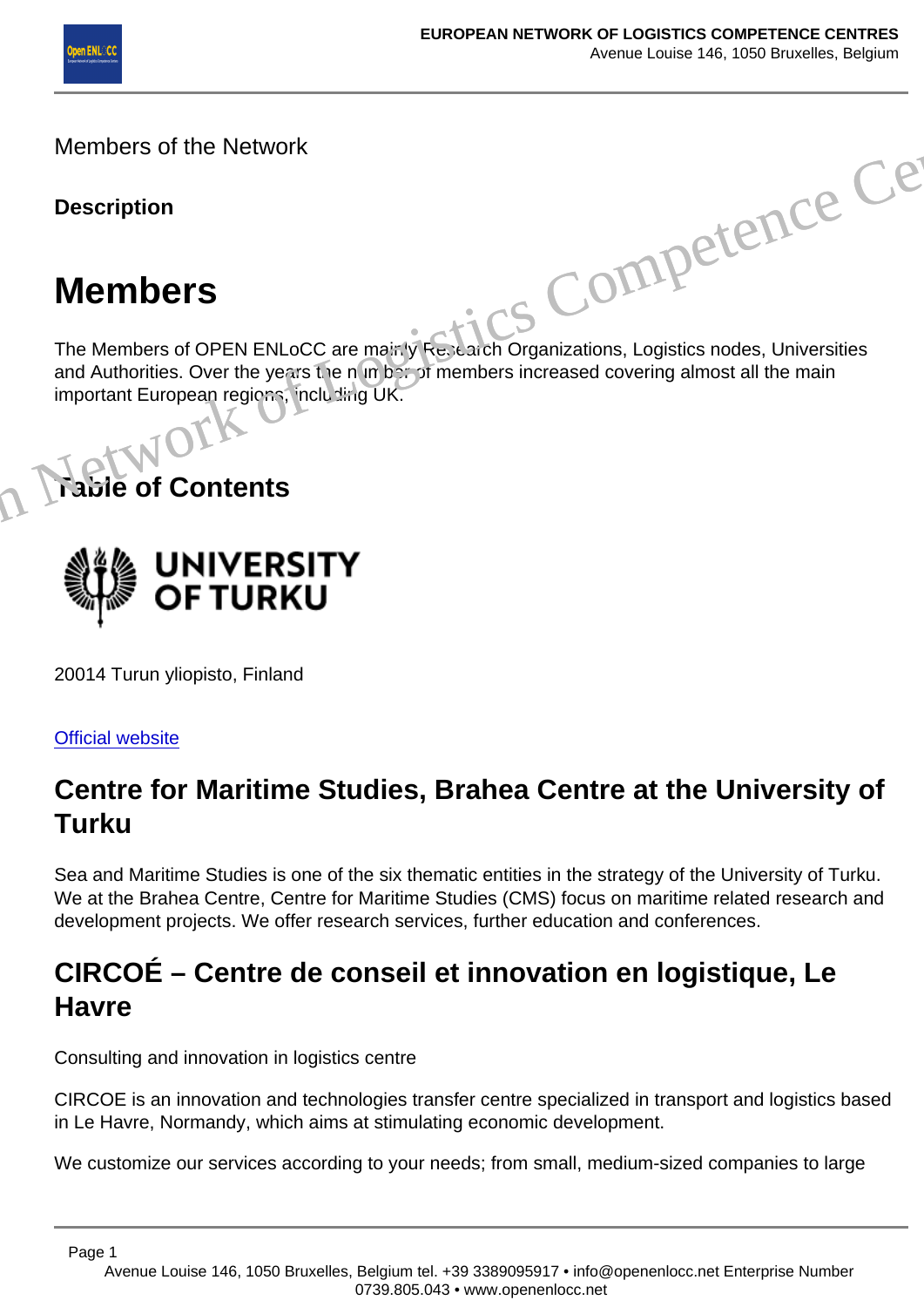industrials or logistics providers.

# 32 RUE JULES LECESNE 76 600 LE HAVRE industrials or logistics providers.<br>
SIR DE JULES LECESNE 76 600 LE HAVRE<br>
Of LOGISTICS COMPETER<br>
DE LOGISTICS

Official website

Viale Aldo Moro 38, 40127 Bologna, Italy

#### Official website

### Institute for Transport and Logistics – ITL

The Institute for Transport and Logistics (ITL) is a no profit body founded on 17th December 2003. Its purpose is to contribute to the development and promotion of logistics and transport systems in the Region Emilia-Romagna through research, consultancy and training.

ITL strategic vision is about triggering network relationship among public authorities (Emilia-Romagna Region, Provinces and municipalities, Ravenna port and related authorities), private companies (logistics providers, manufacturing companies, transport operators, etc.) and educational institutions (business schools, universities, professional educational programme providers, etc.).

Page 2

Avenue Louise 146, 1050 Bruxelles, Belgium tel. +39 3389095917 • info@openenlocc.net Enterprise Number 0739.805.043 • www.openenlocc.net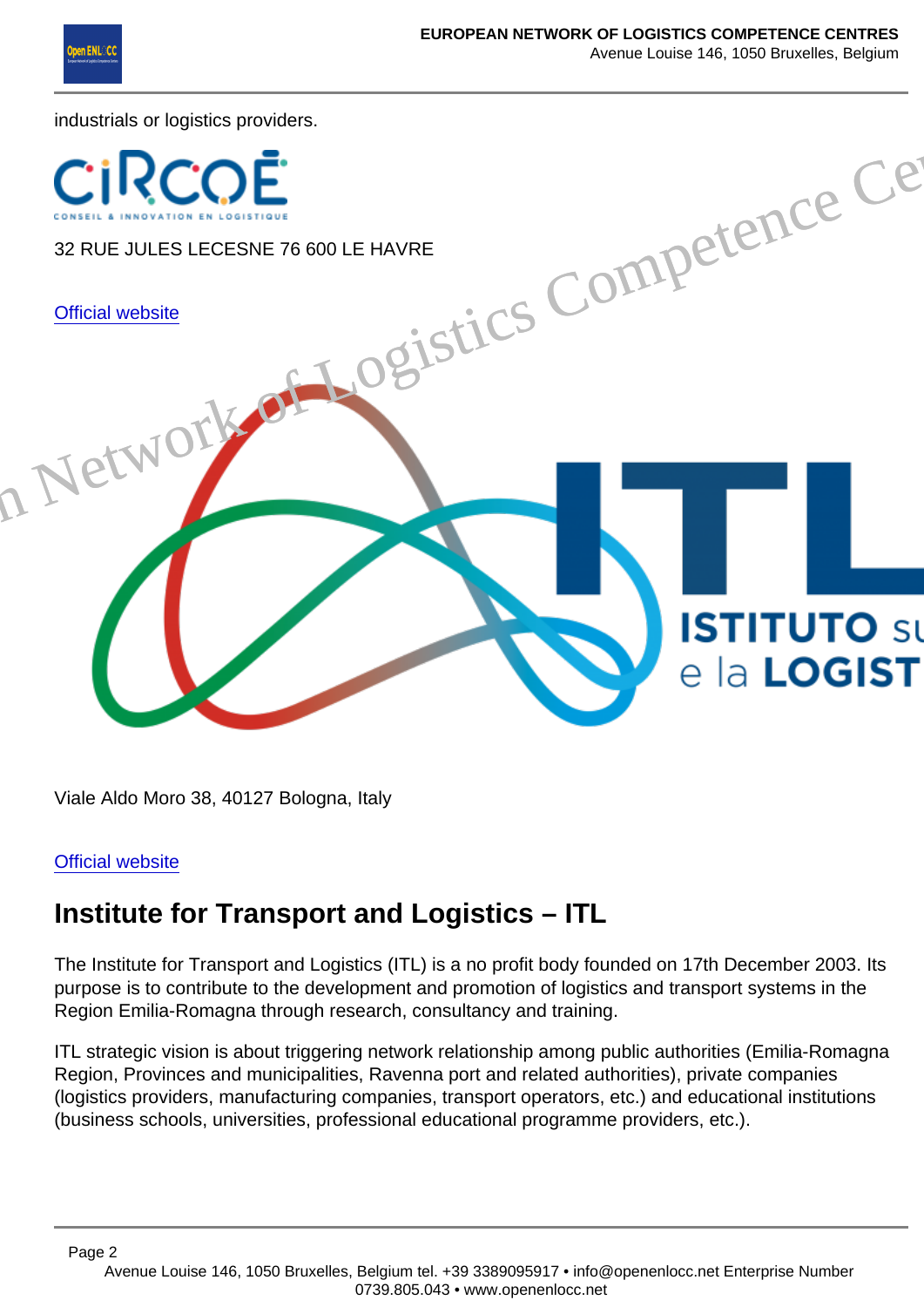### Università degli Studi di Roma "La Sapienza"

The Research Center for Transport and Logistics (CTL) of the "Sapienza" – University of Rome was founded in 2003 by prof. Francesco Filippi as a Center of Excellence recognized and co-financed by the Ministry of Education, University and Research.

In 2006 the CTL became, with a resolution of the Academic Senate, a Research Center endowed with the administrative, accounting and financial autonomy envisaged for the Autonomous Spending Centers.

In 2011 the Academic Senate and the Board of Directors confirmed, by resolution, the nature of an Interdepartmental Center, applion ad as a Research Center, until the subsequent renewal of the Center in 2014. Università degli Studi di Roma "La Sapienza"<br>
The Research Center for Transport and Logistics (CTL) of the "Sapienza" – University of Eprocesso<br>
founded in 2003 by prof. Francesco Filippi as a Center of Excellence recogniz

According to the new Regulations, the Center is made up of four proposing Departments, within which the members of the Steering Committee and the Technical-Scientific Council are appointed.

via Eudossiana, 18 00184 Roma, Italy

Official website

6th km CHARILAOU-THERMI RD., Greece

Official website

### HIT/CERTH – Hellenic Institute of Transport, Thessaloniki

The Hellenic Institute of Transport (HIT) is part of the Centre for Research and Technology Hellas (CERTH) which is a non-profit organization that directly reports to the General Secretariat for Research and Technology (GSRT), of the Greek Ministry of Development and Investments .

HIT's main objective is the conduct and support of applied research activities in the field of

Page 3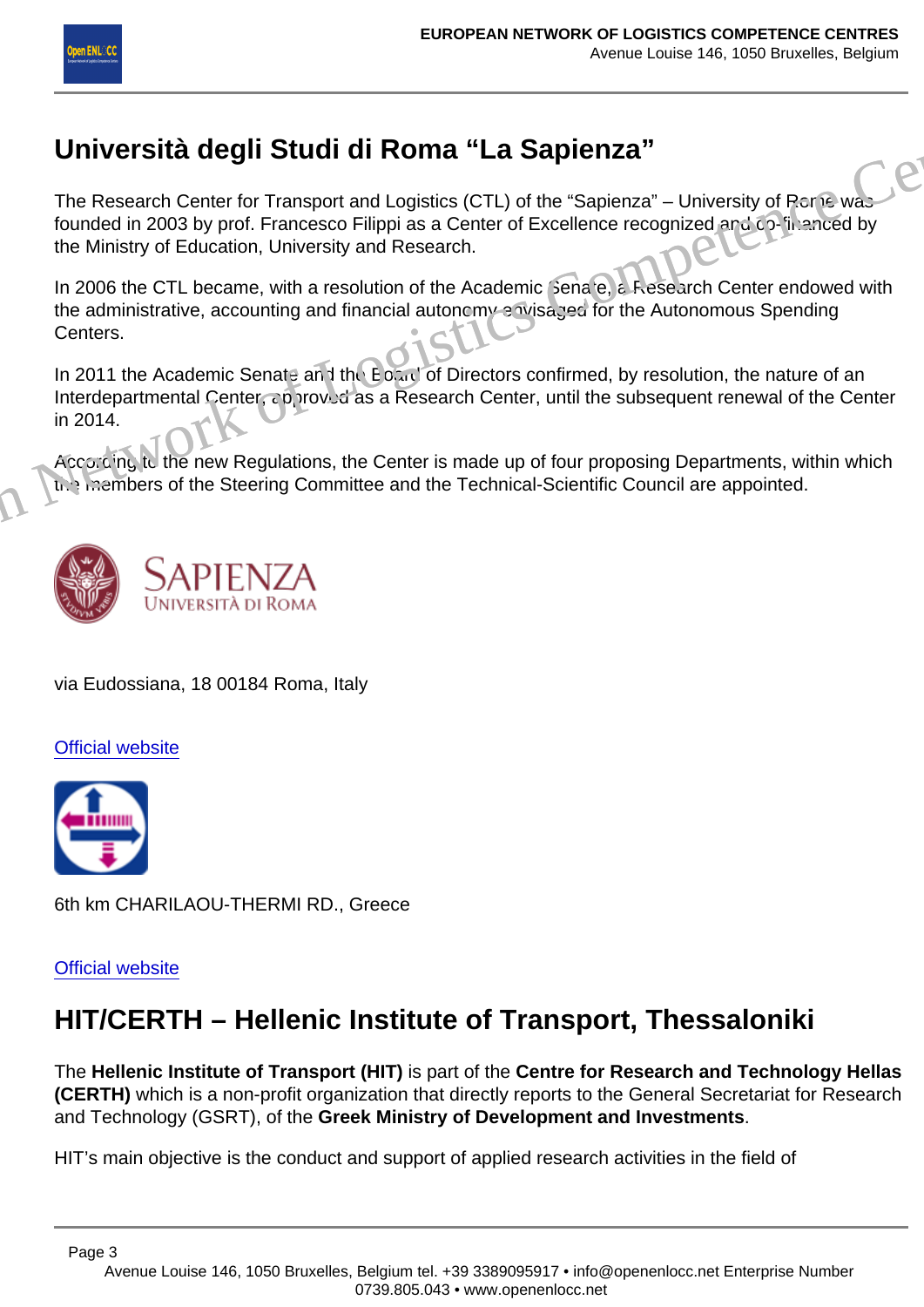

transportation in Greece, more specifically on issues relating to the organization, operation, planning and development of infrastructure, the standardization, economic analysis, management, vehicle technology and the impact assessment of land, maritime, air, and multimodal transport services. HIT's services also include the provision of training and education activities in related fields, the dissemination of research activities and the Representation of Greece in Transport Research and other relevant scientific fora abroad. European Market and Market and Market and Market The Constraining of the Original and development of infrastructure, the standardization, economic analysis, management, vehicle<br>technology and the impact assessment of land,

# **Logistics in Wallonia**

Logistics in Wallonia is the Innovation Cluster dedicated to the Transport, Logistics and Mobility sector in Wallonia.

Our activity is based on one vision

Being the de in tive reference in Wallonia in terms of logistics and innovation in the mobility **sector, acting on behalf of all those involved in the field.**

And on one mission:

**Strengthening and ensuring the continued existence of Wallonia's attractiveness in terms of Logistics by** :

- encouraging all parties involved in the sector to follow an innovative approach;
- anticipating technological, non-technological and environmental developments ;
- activating all necessary resources to enable the creation of value and activities.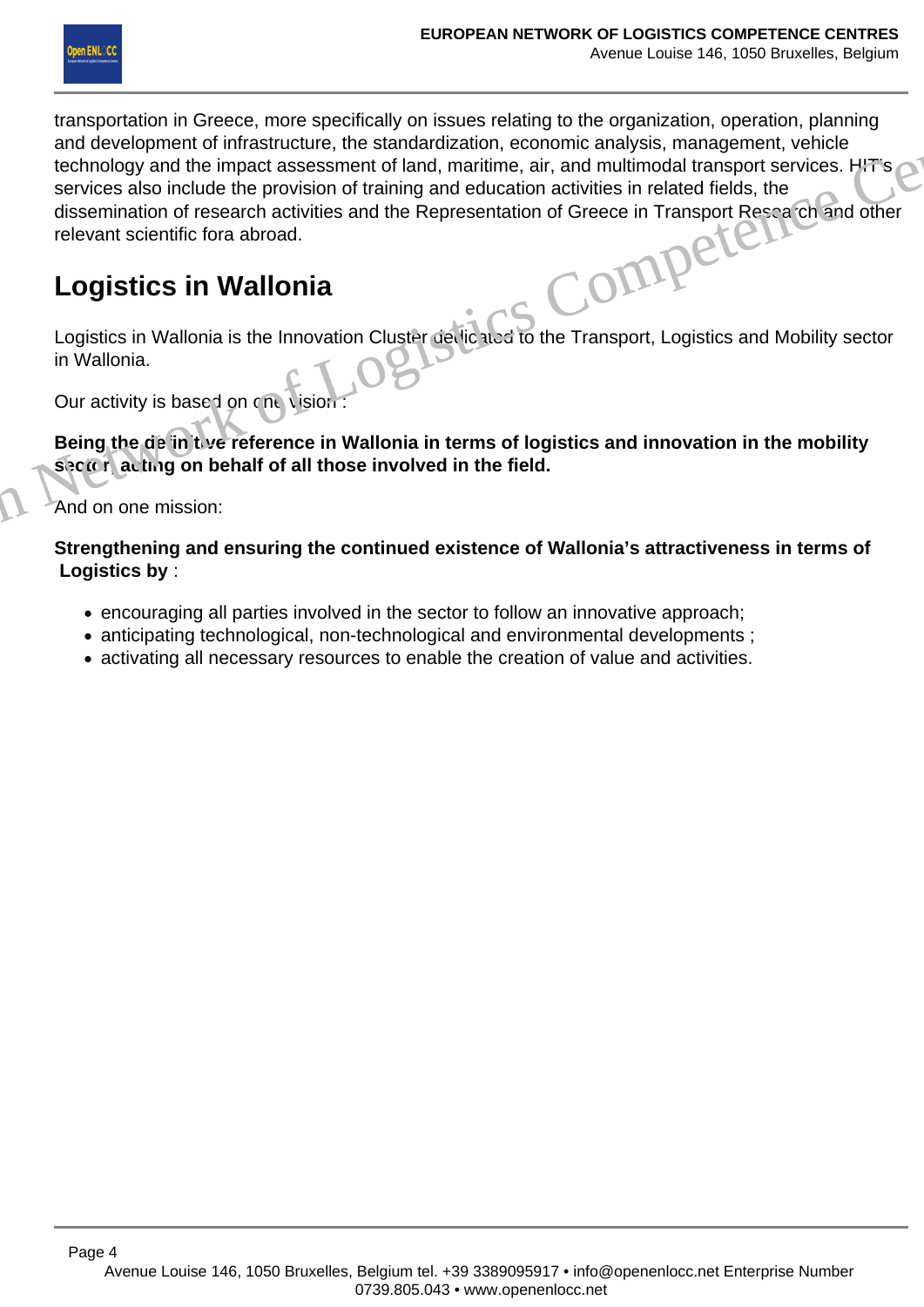



### **Logistics in Wallonia**

Liege Airport Business Park, Rue de l'Aéroport 52 box 13, 4460 GRACE-HOLLOGNE, Belgium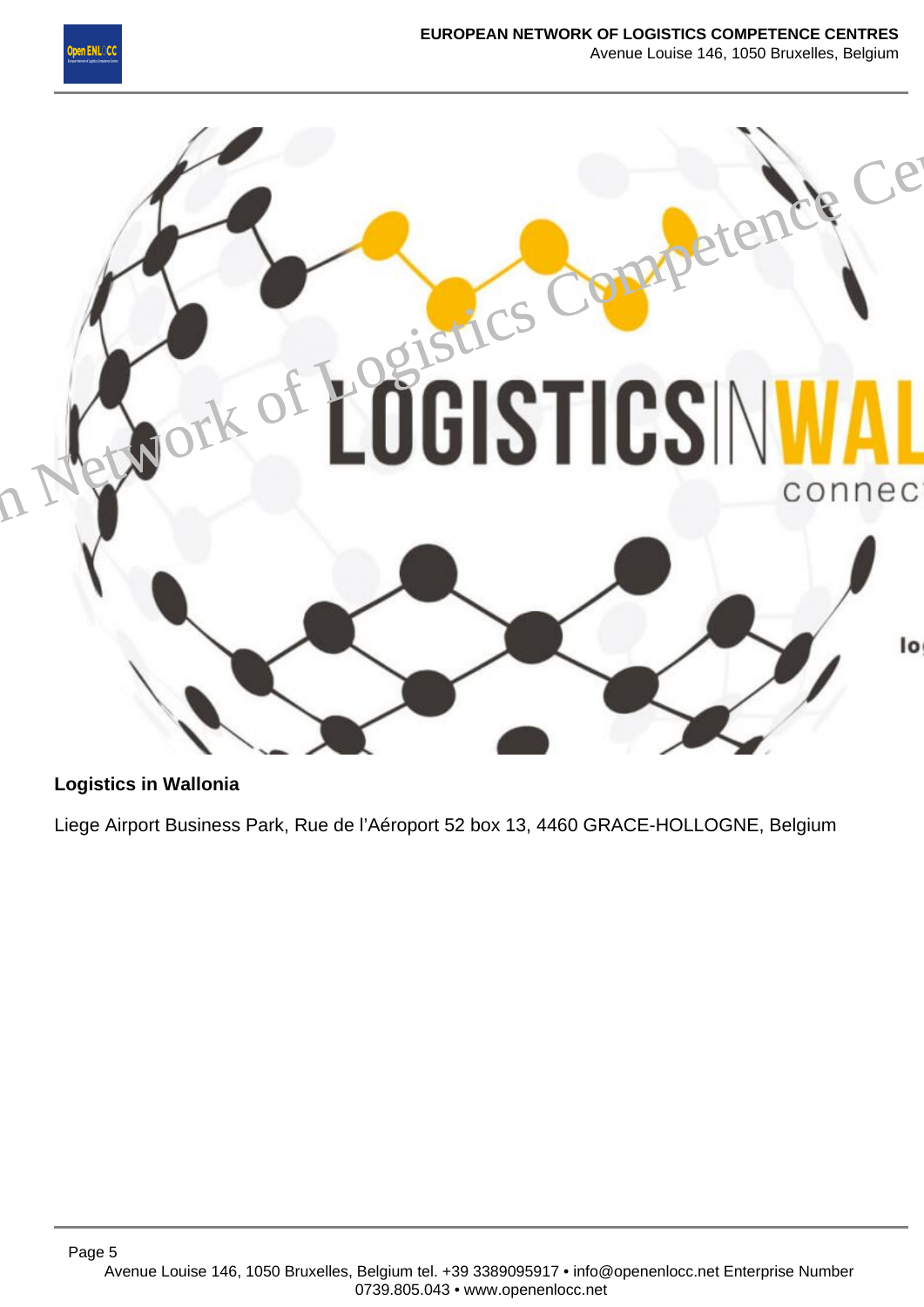Official website

# v. des Hauts-Fourneaux, 4362 Esch-sur-Alzette Irk of Logistics Competence

Official website

## Luxembourg Institute of Science and Technology

The [Luxembourg Institute of Science and Technology \(LIST\)](https://www.list.lu/) is a mission-driven Research and Technology Organisation (RTO) that develops competitive and market-oriented product/service prototypes for public and private stakeholders.

With its 600 employees, 75% of whom are researchers or innovation experts from all around the world, LIST is active in the fields of informatics, materials, environment and space and works across the entire innovation chain: fundamental/applied research, incubation and transfer of technologies.

By transforming scientific knowledge into technologies, smart data and tools, LIST is about empowerment:

- We empower European citizens in their choices
- We empower public authorities in their decisions
- We empower businesses in their strategies

LIST is organised in three research departments which represent the backbone of our activity as an RTO:

### ENVIRONMENT

The Environmental Research and Innovation (ERIN) department provides the interdisciplinary knowledge, expertise and technologies to lead solutions including the major environmental challenges facing society, such as climate change mitigation, ecosystem resilience, sustainable energy systems, efficient use of renewable resources, and environmental pollution prevention and control.

Page 6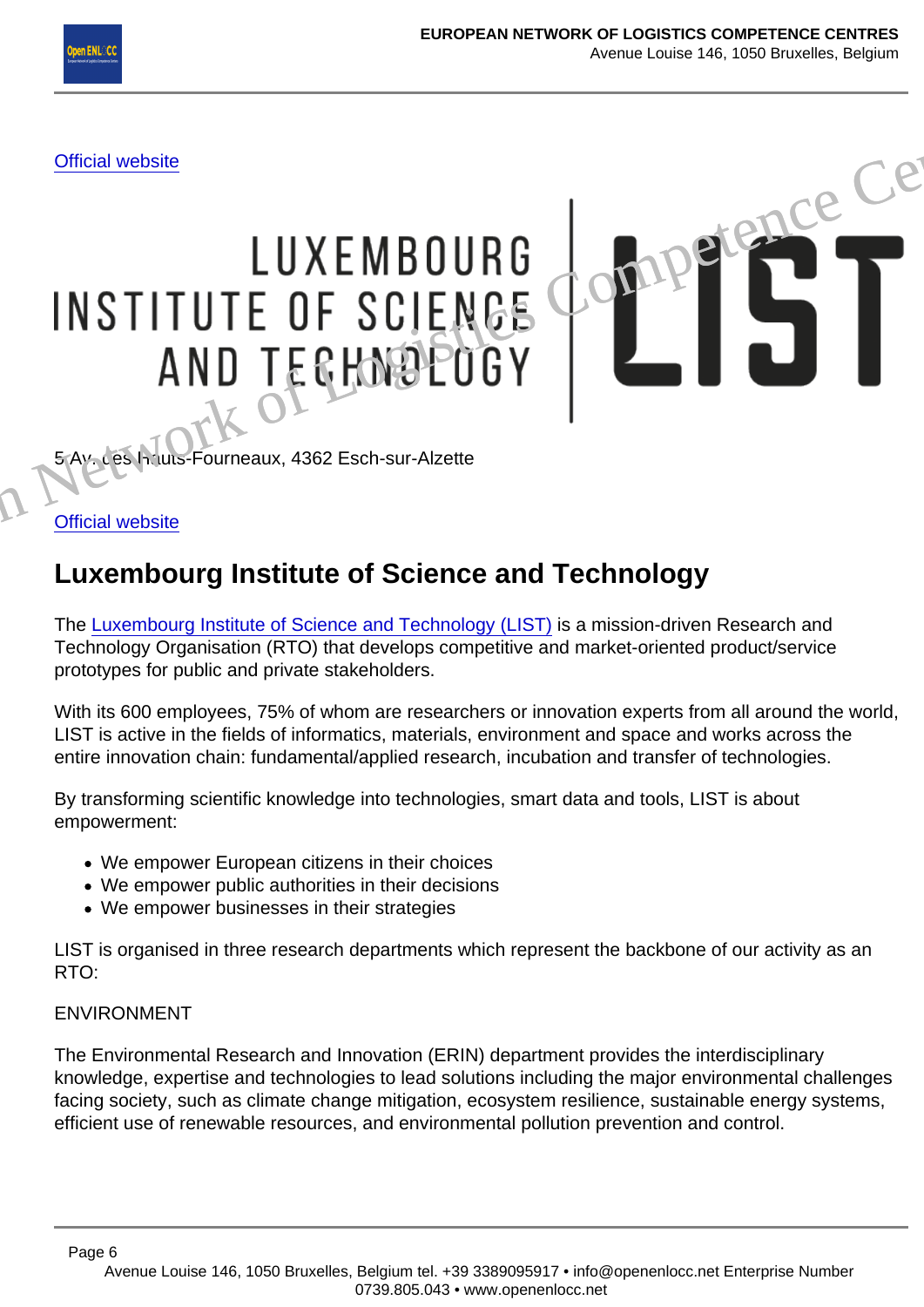

### **Malmö University**

Our research is multi-disciplinary and investigates urban migration, urban ecology, urban economics mobility and social sustainability, urban regeneration and smart cities. Our researchers work in a collaborative and interdisciplinary way in research centres and with organisations and companies. Europe Of Logistics Comp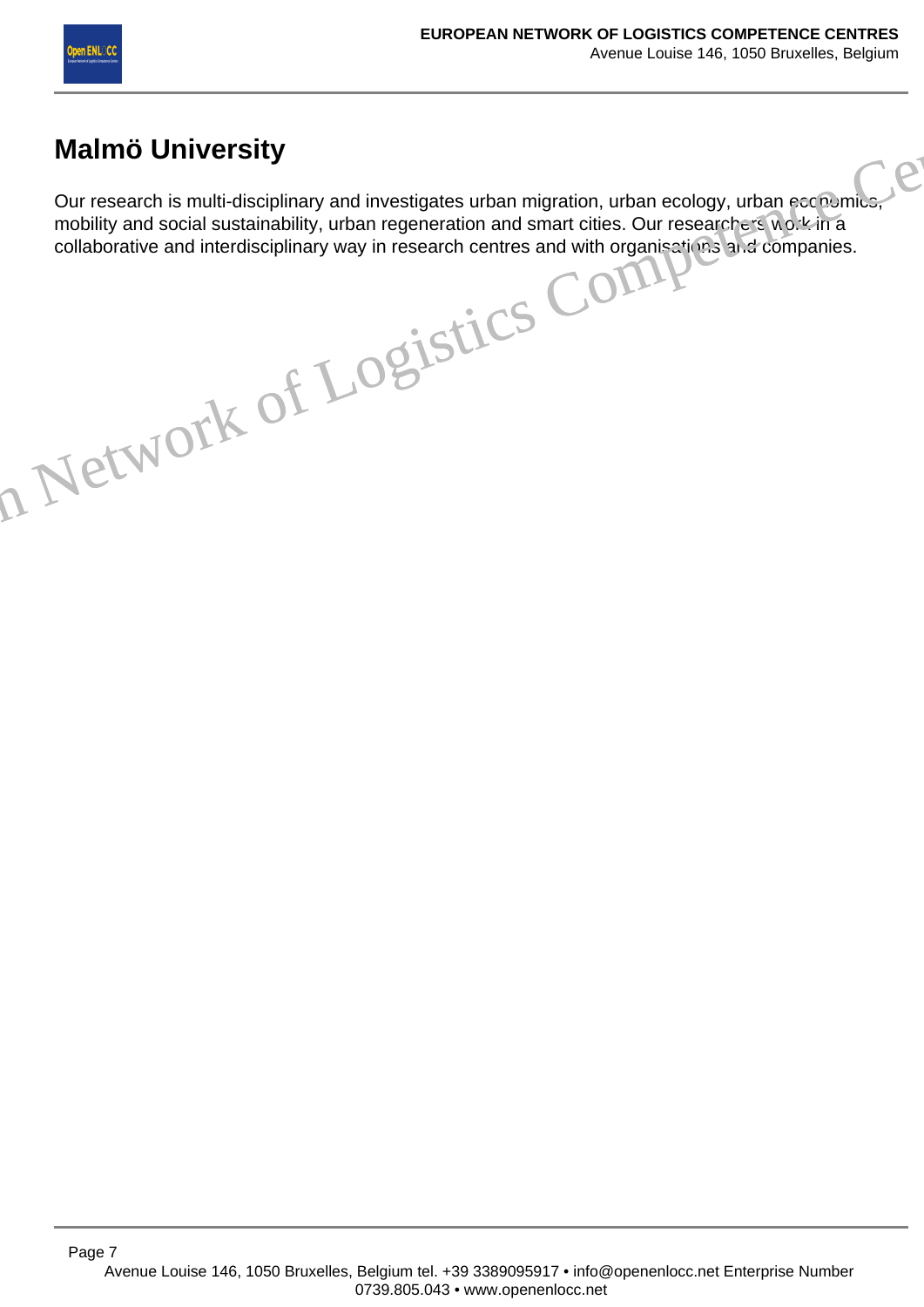

Avenue Louise 146, 1050 Bruxelles, Belgium

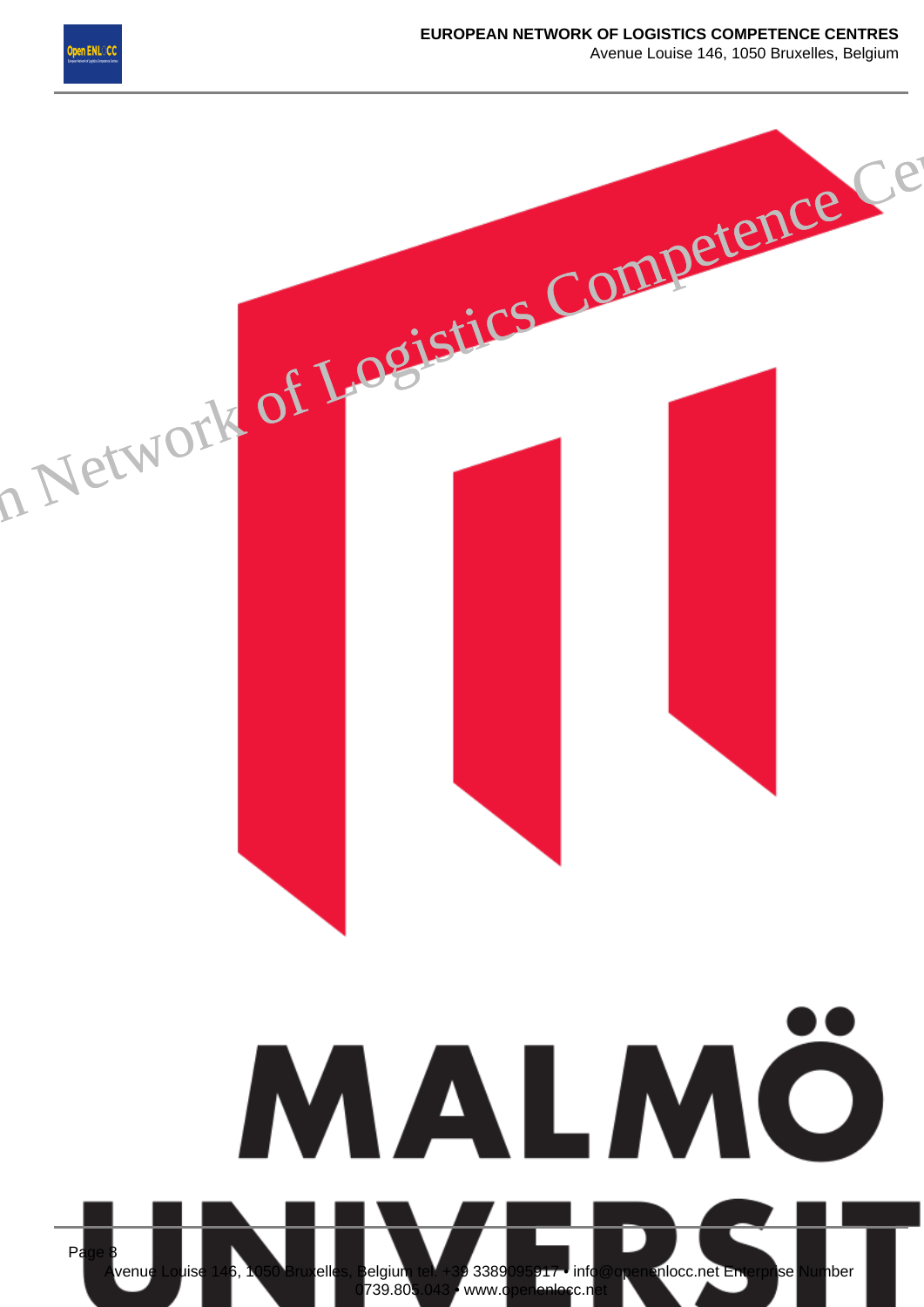Malmö University, 205 06, Malmö, Sweden

Official website

Ständeplatz 17, 34117 Kassel, Cermany

Official website

### MoWiN.net e.V.

MoWiN.net – moving more together. Companies that act in networks show significantly higher growth than lone warriors and are also better able to cope at times of crisis. "Moving more together" is therefore the motto of MoWiN.net e.V., the Regionalmanagement network for regional transport sector businesses. MoWiN.net successfully addresses all business, research and local government stakeholders that are active in the industry sectors logistics, automotive/vehicle construction, railway technology, transport management or electric vehicles. Malmö University, 205 06, Malmö, Sweden<br>
Official website<br>
Ständeplatz 17, 34117 Kassel German<br>
Official website<br>
Official website<br>
Official website<br>
Official website<br>
Official website<br>
Official website<br>
Official website<br>

### Newcastle University

We exist to advance education and research and to help society tackle the many challenges it faces.

Newcastle University

Newcastle upon Tyne, NE1 7RU, England

Page 9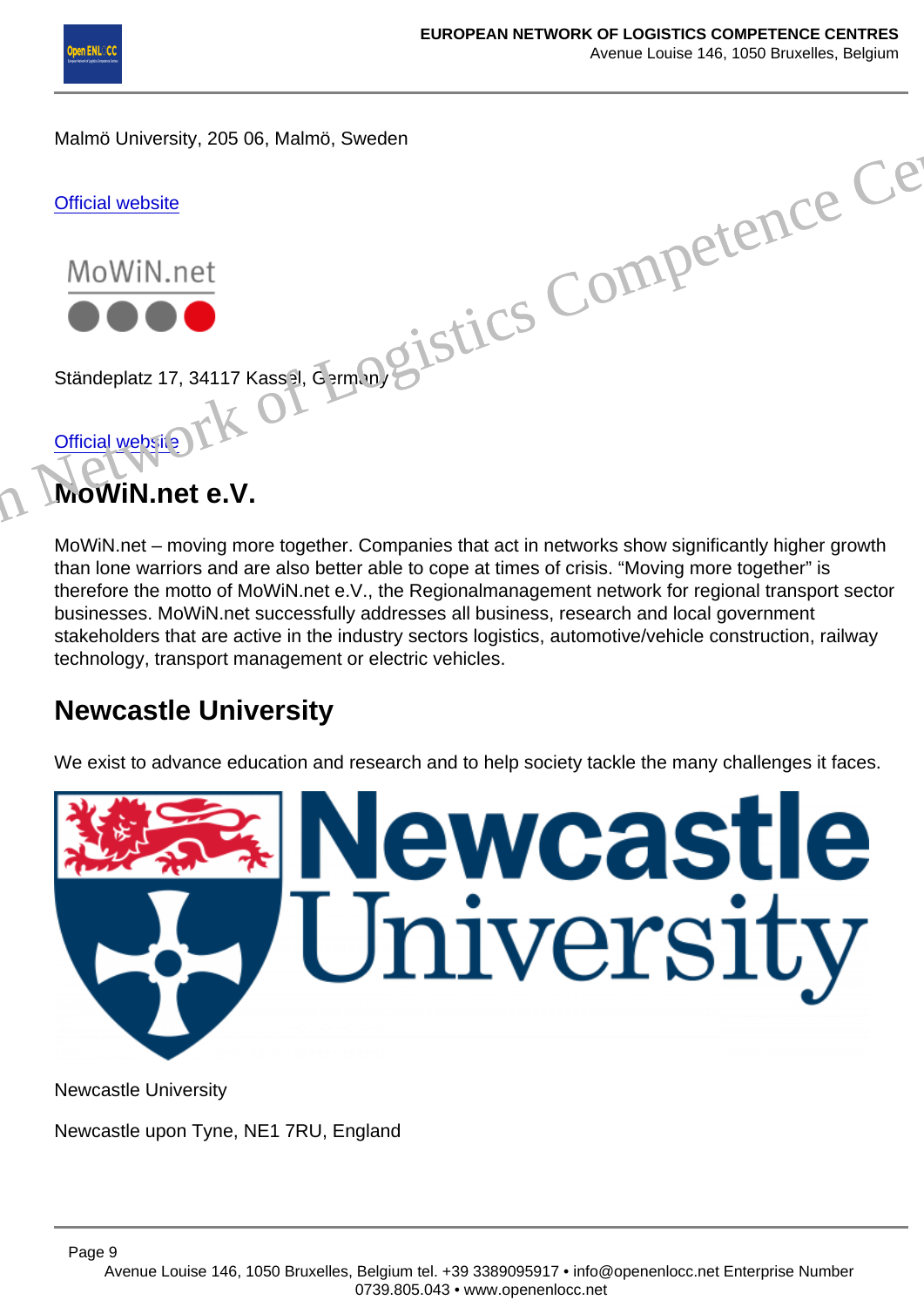Official website

ul. Ewarysta Estkowskiego 6, 61-755 Pozna?, Poland

Official website

# Sie? Badawcza ?ukasiewicz – Pozna?ski Instytut **Technologiczny** Official [w](http://www.pit.lukasiewicz.gov.pl)ebsite<br>
U. Ewarysta Estkowskiego 6,<br>
61-755 Pozna?, Poland<br>
Official website<br>
Official website<br>
Of Logistics Comprehensive<br>
Official website<br>
Of Logistics Competence<br>
Of Sis? Badawcza ?ukasiewicz – Pozna?ski Inst

We are an integrated market player providing attractive, comprehensive and competitive business solutions in the fields of automation, chemicals, biomedicine, ICT, materials, and advanced manufacturing. With 8,000 staff and 28 research institutes located in 12 cities across Poland, we are the third largest research network in Europe.

### University of Maribor

The University of Maribor was established in 1975. With its 17 Faculties, the University Library Maribor and the Student Dormitories, it is the second largest and second oldest university in Slovenia with a long tradition. During these years, it became a successful scientific institution, the primary mission and guiding principle of which is the dissemination and enrichment of knowledge. It is rapidly developing new areas of activity, testing new study methods and seeking new ways of integrating with its environment.

University of Maribor

Slomškov trg 15, 2000 Maribor, Slovenia

Page 10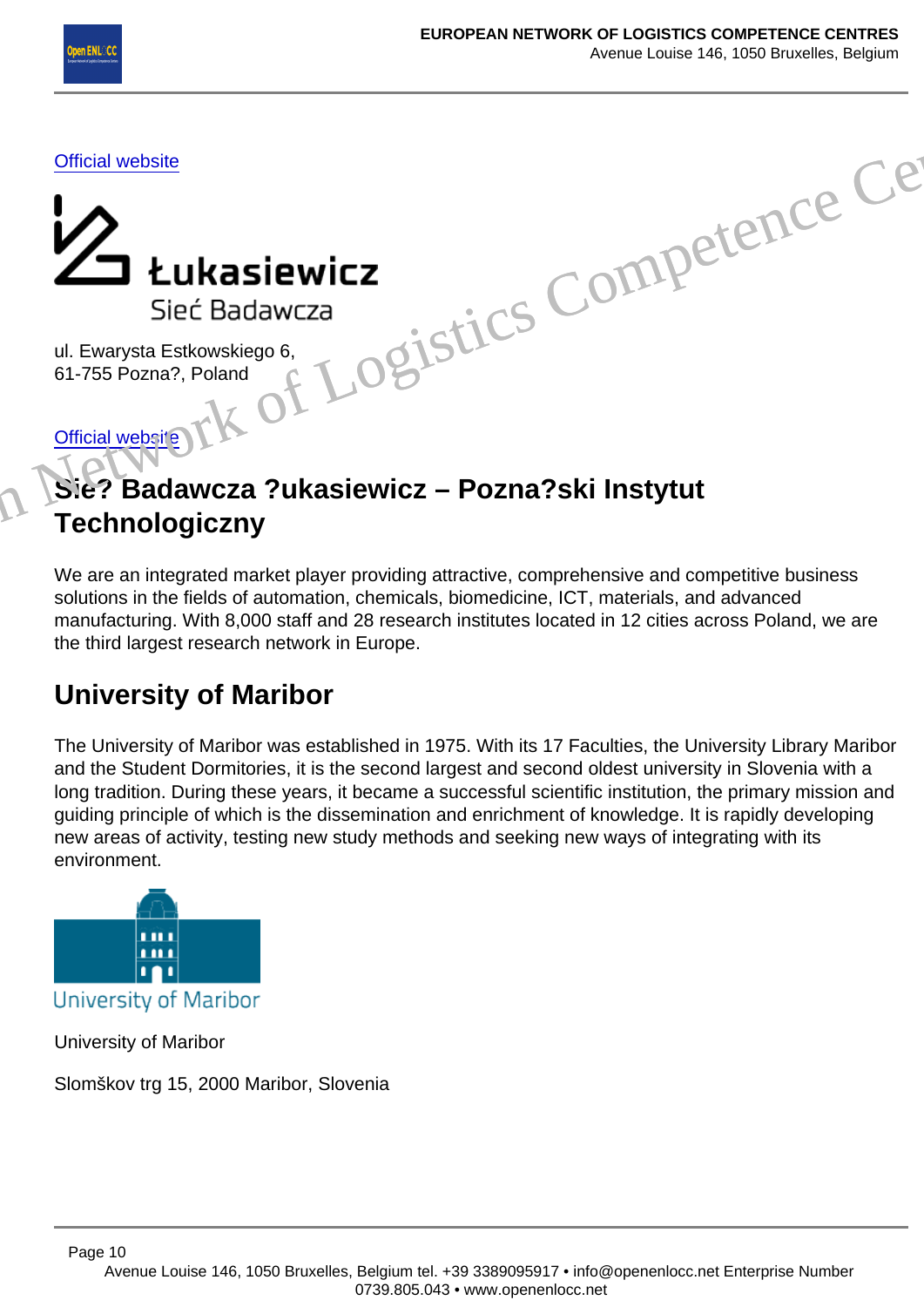Official website **Official website**<br>Official website<br>Bin Network of Logistics Competence

Friedrichstraße 10, 70174 Stuttgart, Germany

Official website (DE)

### Wirtschaftsförderung Region Stuttgart GmbH

The Stuttgart region is an innovative, globally leading industrial location. In order to be able to maintain this position, the region needs expansion areas for established companies and space for new companies to settle there. It is important to anticipate the future needs of the economy.

Page 11